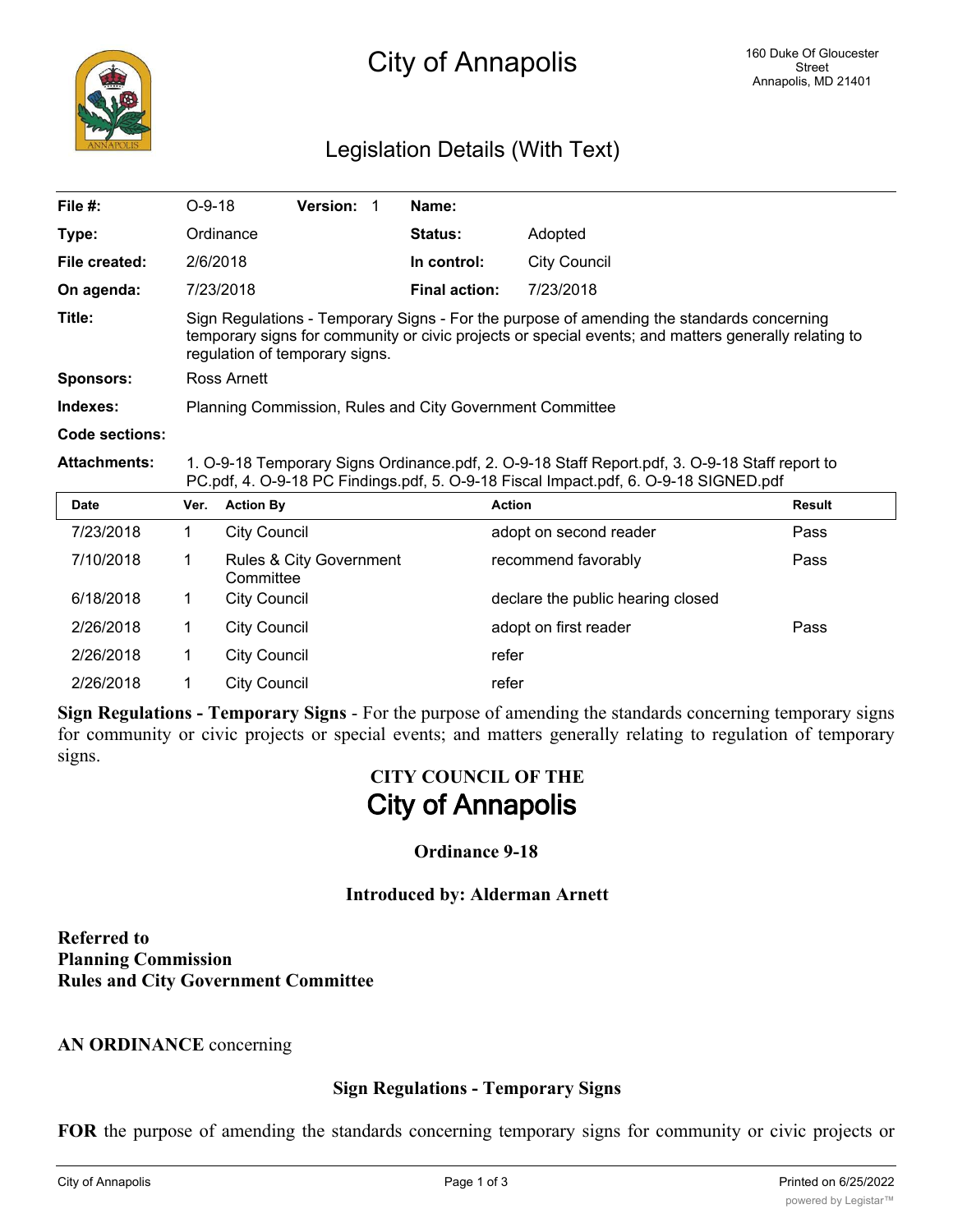special events; and matters generally relating to regulation of temporary signs.

**BY** repealing and re-enacting with amendments the following portions of the Code of the City of Annapolis, 2018 Edition 21.70.060

**SECTION I: BE IT ESTABLISHED AND ORDAINED BY THE ANNAPOLIS CITY COUNCIL** that the Code of the City of Annapolis shall be amended to read as follows:

## **TITLE 21 - PLANNING AND ZONING Division V - Regulations of General Applicability**

### **CHAPTER 21.70 - SIGN REGULATIONS Section 21.70.060 - Exempt signs.**

The signs in this section are exempt from this chapter and do not require a permit provided they meet both the standards applicable to all signs in the previous section and the following standards:

A. No sign may project beyond the property line into a public way.

B. Illumination is Not Permitted.

- 1. Nameplate and Identification Signs.
	- a. A single nameplate for a dwelling unit, not exceeding one square foot in area, indicating the name or address of the occupant or a permitted occupation.
	- b. On a corner lot, two nameplates for a dwelling unit, one facing each street, are permitted.
	- c. Address numerals.
- 2. For Sale and "To Rent" Signs.
	- a. One sign per zoning lot except that on a corner zoning lot two signs, one facing each street, are permitted.
	- b. Size.
	- i. In commercial and industrial districts signs may be up to twelve square feet in area.
	- ii. In all other districts signs may be up to nine square feet in area.
		- c. No sign may be placed closer than eight feet to any other zoning lot.
		- d. No sign shall project higher than twelve feet above curb level.
- 3. Signs Accessory to Parking Areas.
	- a. Signs designating parking area entrances or exits limited to one sign for each exit or entrance and to a maximum size of two square feet each.
	- b. One sign per parking area, designating the conditions of use or identity of the parking area and limited to a maximum size of nine square feet.
	- c. On a corner lot two signs, one facing each street, are permitted.
	- d. No sign shall project higher than seven feet above curb level.